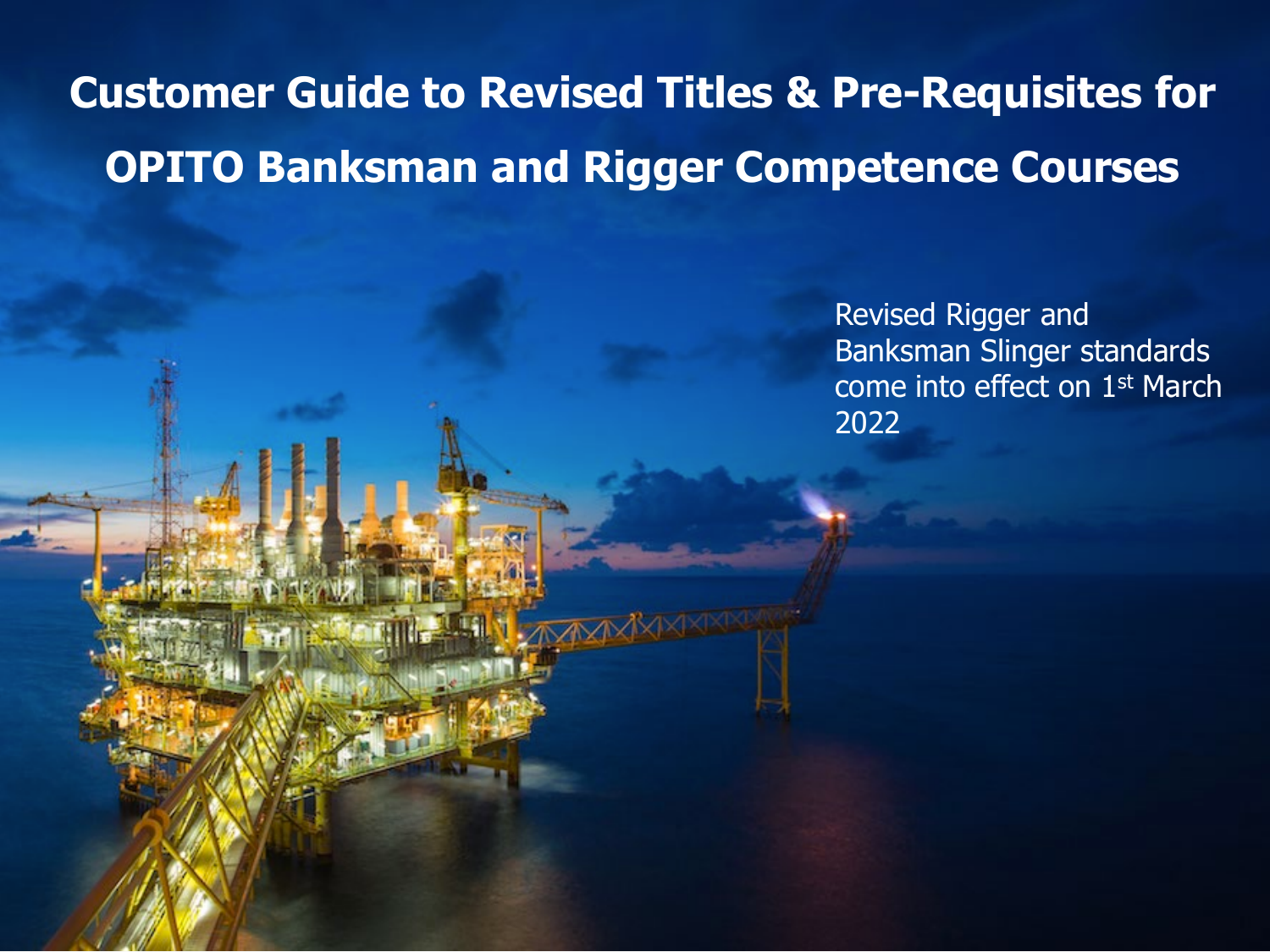# **Revised OPITO Rigger and Banksman Slinger Standards**



Revised Rigger and Banksman Slinger Competence Assessment standards come into effect on 1st March 2022. This guide aims to provide further information on what customers are required to have for those attending competence assessment.

Some areas of the courses have changed however the main changes for customers are:

- The titles of the courses have changed
- The pre-requisites learners must provide prior to attendance for either Competence Assessment or Competence Re-assessment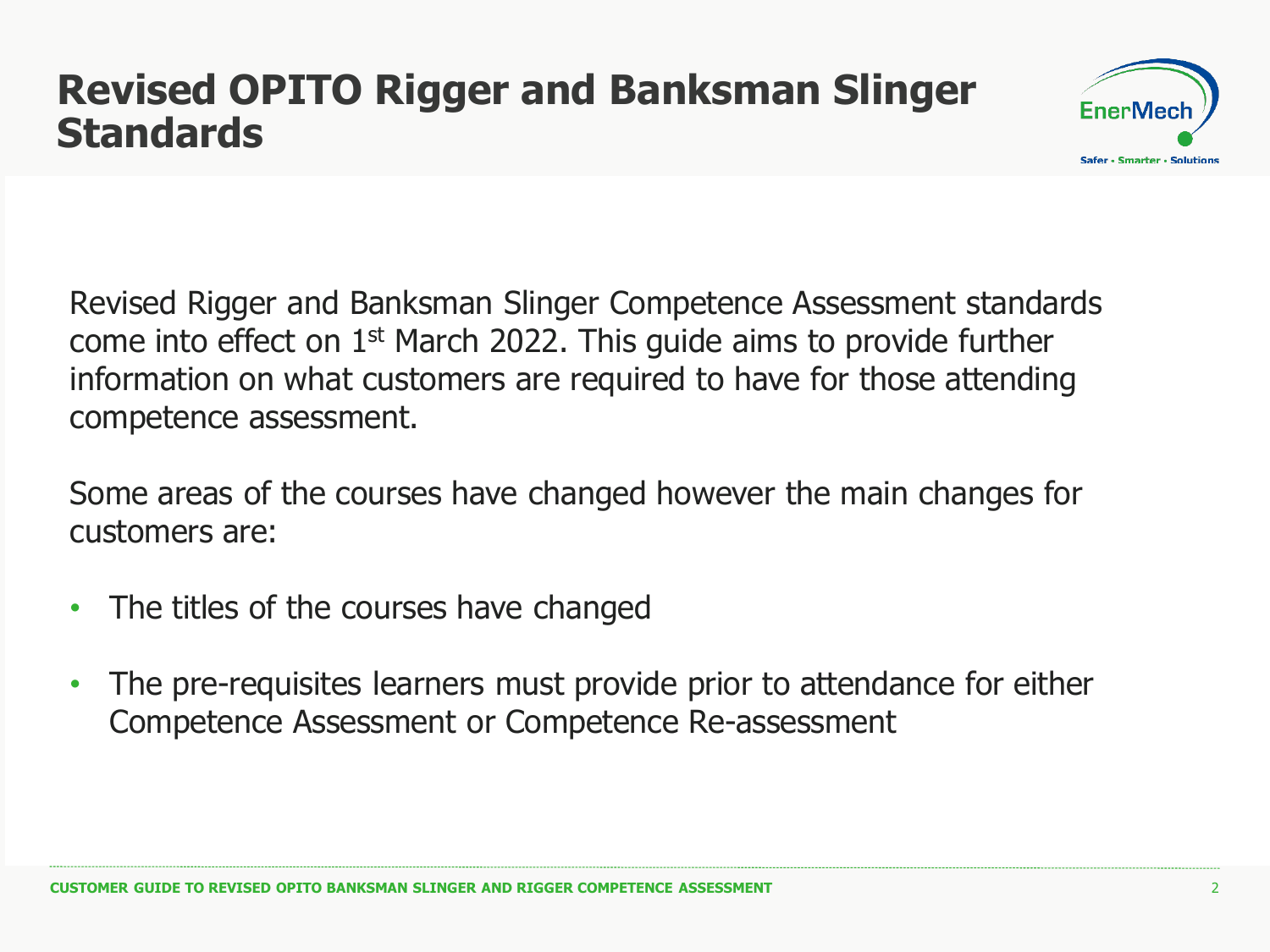

# **New Course Titles**

There are no longer "stages" within course titles. The new format for Rigger and Banksman Slinger are:

- Initial Training
- Workplace Experience Logbook
- Competence Assessment
- Competence Re-Assessment

In other words, after  $1^{st}$  March 2022, there will no longer be Rigger Stages 1, 2, 3 or 4 – they will be replaced with the above titles

Certificates issued after the implementation date will reflect the new course titles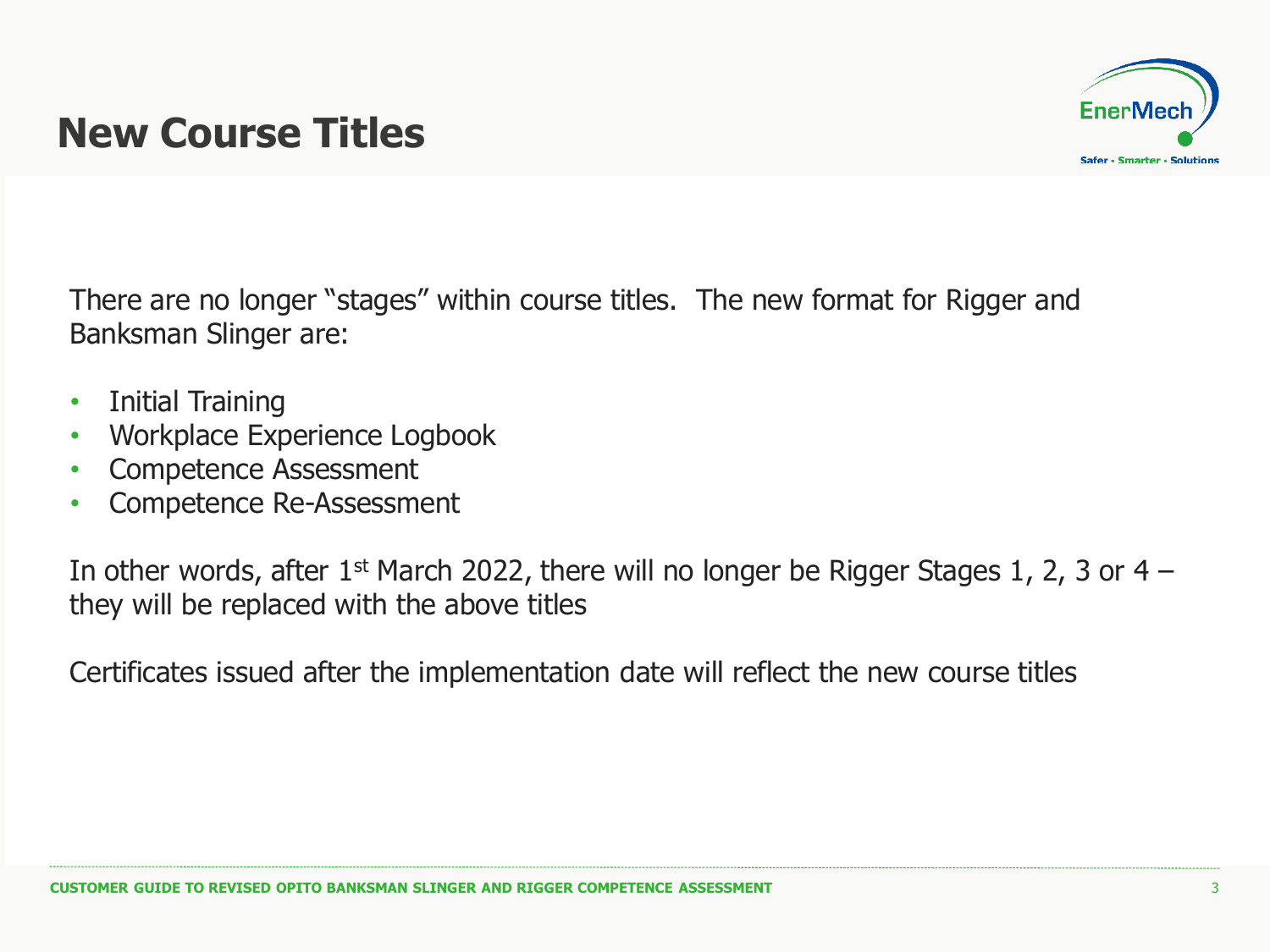### Competence **Initial Assessment** Pre-Requisite Requirements



Prior to attendance at either OPITO Rigger or Banksman Slinger **Initial** Competence Assessment (previously known as Stage 3), learners must provide:

• A valid OPITO approved initial (or stage 1) certificate **AND** a fully completed OPITO Workplace Experience logbook

#### **OR**

• An OPITO approved Competence Assessment (Stage 3) or Competence Re-Assessment (Stage 4) Certificate awarded within the previous 30 months

#### **OR**

• Equivalent qualification / certification by a nationally recognised awarding body which must be checked by EnerMech prior to acceptance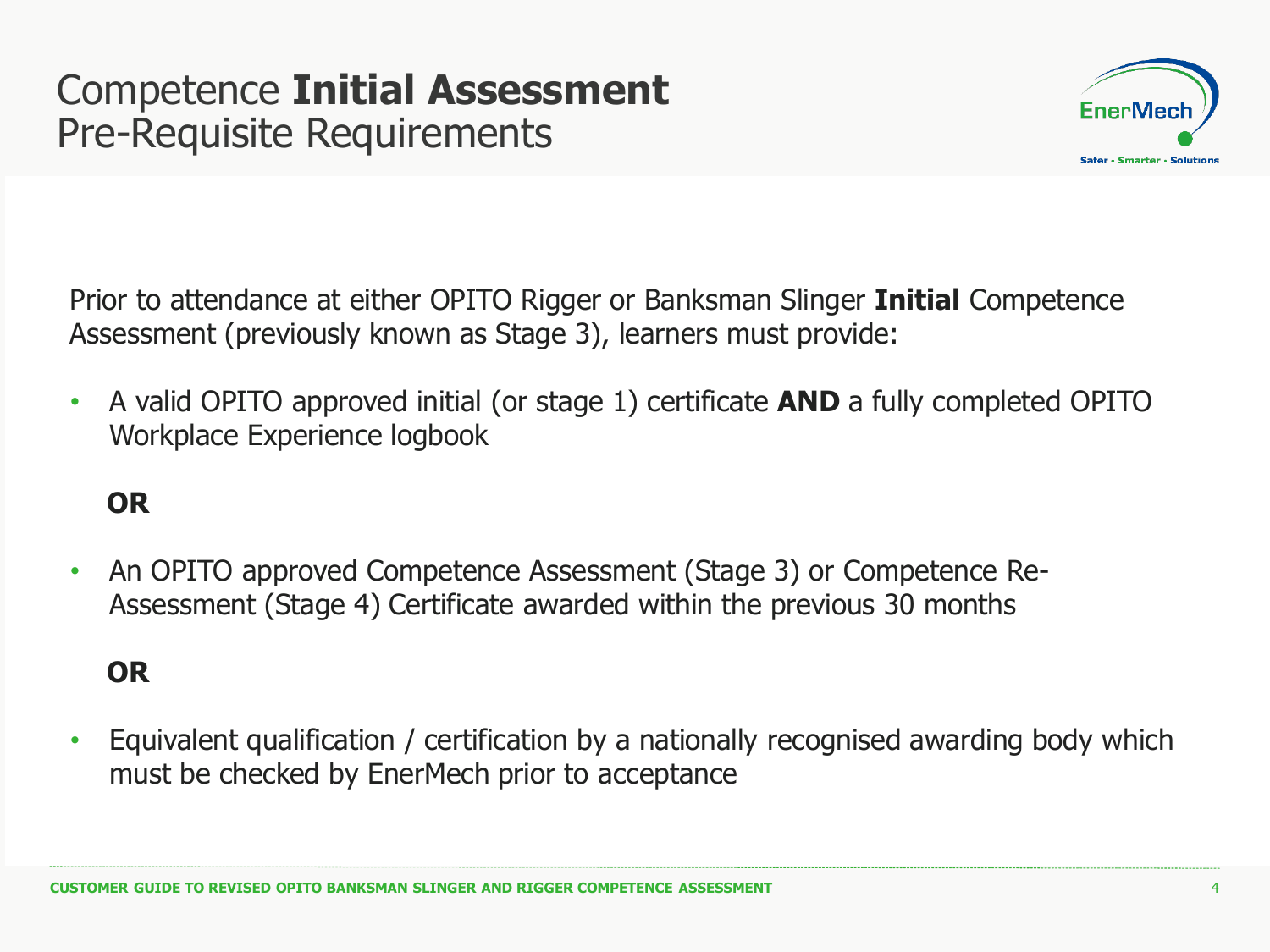### Competence **Ongoing Re-Assessment** Pre-Requisite Requirements



Prior to attendance at either OPITO Rigger or Banksman Slinger Competence Re-Assessment (previously known as Stage 4), learners must provide:

• A valid, in-date OPITO approved Competence Assessment (Stage 3) or Competence Re-Assessment (Stage 4) Certificate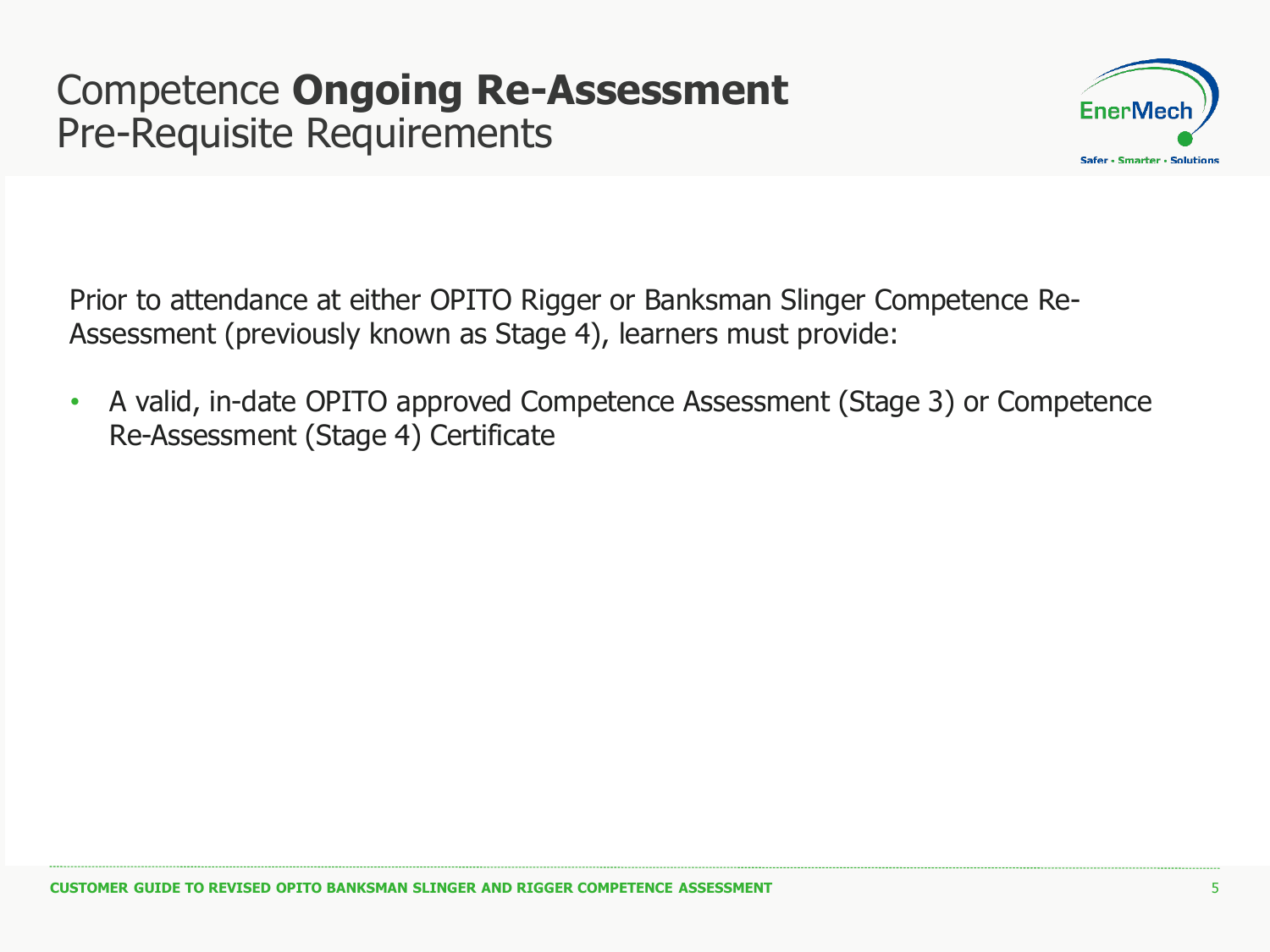

Employer letters are no longer acceptable for courses taking place from 1st March 2022. Instead, anyone presenting a certificate expired by more than 6 months must:

• Attend the OPITO Initial Training course

#### **THEN**

• Attend the OPITO Competence Assessment course – there is no requirement for completion of the logbook or to leave any time between Initial Training and Competence Assessment